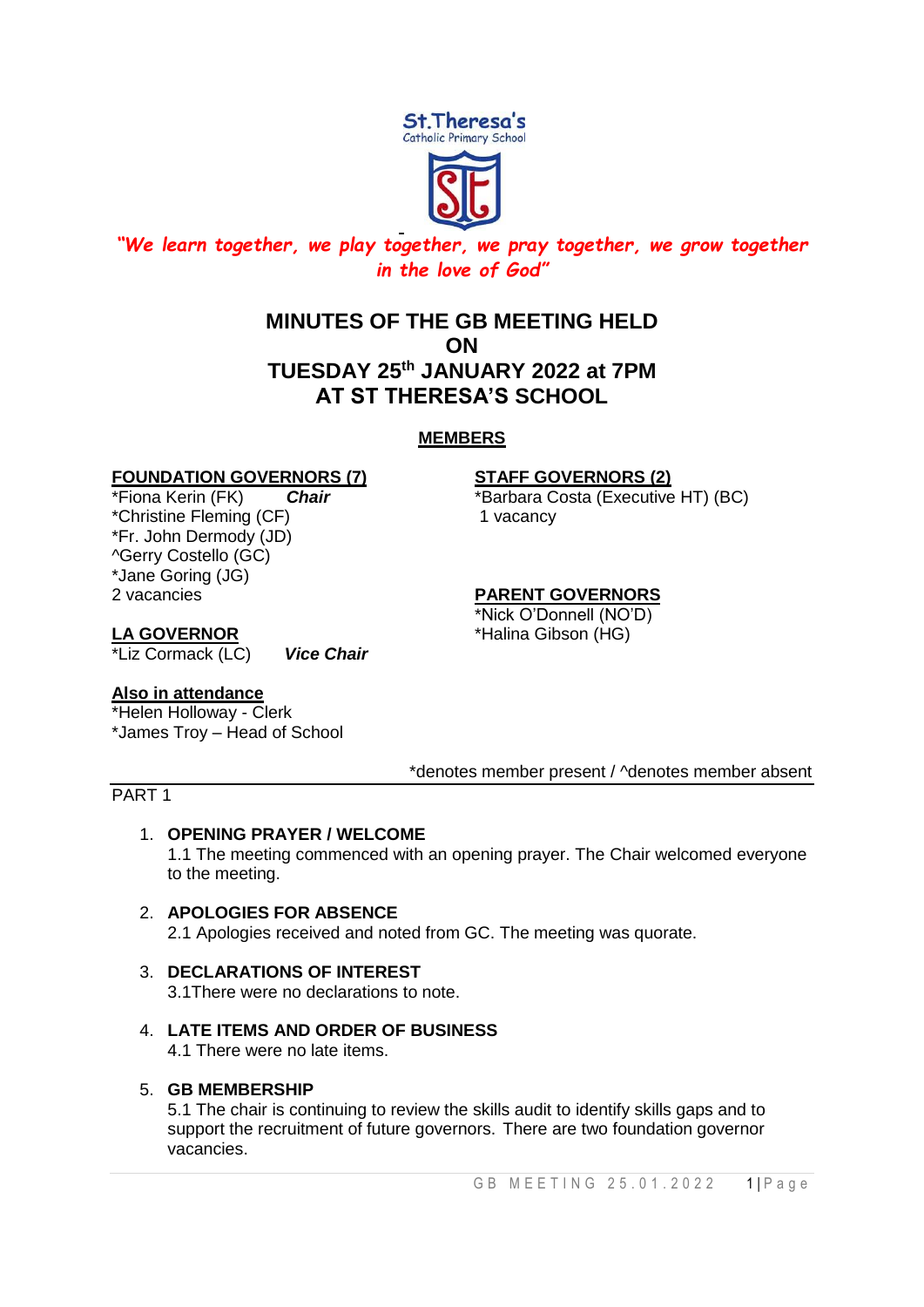5.2 The GB discussed the possibility of some governors attending the new parents welcome meeting in the summer term to speak about the role of governors. Date of next meeting 22<sup>nd</sup> June 2022. **ACTION: FK and LC** 

5.3 The Staff governor, ND, stepped down from her governor role at the end of December 2021. The Chair, on behalf of the GB, thanked ND for all her work and support of the governing board.

5.4 The EHT has advertised the staff governor role and there has been no expression of interest for the role. It was proposed and **AGREED** that JT is elected as the staff governor with immediate effect for a four year term.

### 6. **MINUTES AND MATTERS ARISING FROM THE PREVIOUS MEETING**

6.1 The GB **APPROVED** the minutes of the previous meeting held 11<sup>th</sup> November 2021 as an accurate record. The Chair signed the minutes at the meeting. The signed minutes were left with the EHT at the school for filing.

### **Matters Arising from the previous meeting not on the agenda:**

6.2 The GB asked if a summary of actions from the meeting could be circulated to the GB within 10 days of the GB meeting and the clerk agreed. **ACTION: Clerk**

|     | Action                                                                                                                                                                                     | By Whom                                                                                                     |
|-----|--------------------------------------------------------------------------------------------------------------------------------------------------------------------------------------------|-------------------------------------------------------------------------------------------------------------|
| 6.3 | The Clerk agreed to forward the SEND role<br>profile and other information to link<br>governor.                                                                                            | <b>Clerk - COMPLETE</b>                                                                                     |
| 6.4 | Minute ref: 8.3.8 The Governors requested<br>projections on pupil targets for KS1 and<br>KS2 with a focus on EAL children for the<br>next Curriculum and Achievement<br>Committee meeting. | No meeting has taken<br>place since last GB.<br>Year 2 targets have<br>been scaled back. C&A<br>monitoring. |
| 6.5 | Minute ref 11.5: The CAT sub-committee<br>minutes (9 <sup>th</sup> Nov) to be circulated to the GB<br>in due course.                                                                       | Chair - CAT to file<br>minutes of CAT<br>committee mtg on Gov<br>Hub                                        |
| 6.6 | Minute ref: 12,3 Pay Policy to be reviewed<br>by HR to ensure the timelines are correct for<br>pay progression to UPS and bring back to<br>the GB for approval.                            | $EHT / GB -$<br><b>COMPLETE</b>                                                                             |

# 7. **HEAD TEACHER WRITTEN REPORT**

7.1 The EHT report was circulated on GovernorHub ahead of the meeting and governors invited to ask questions.

The EHT highlighted the following:

**7.1.1. Pupil attendance** is very poor and fallen to 84.5% since the autumn term and poor attendance is having an impact on attainment. The EHT has raised a query to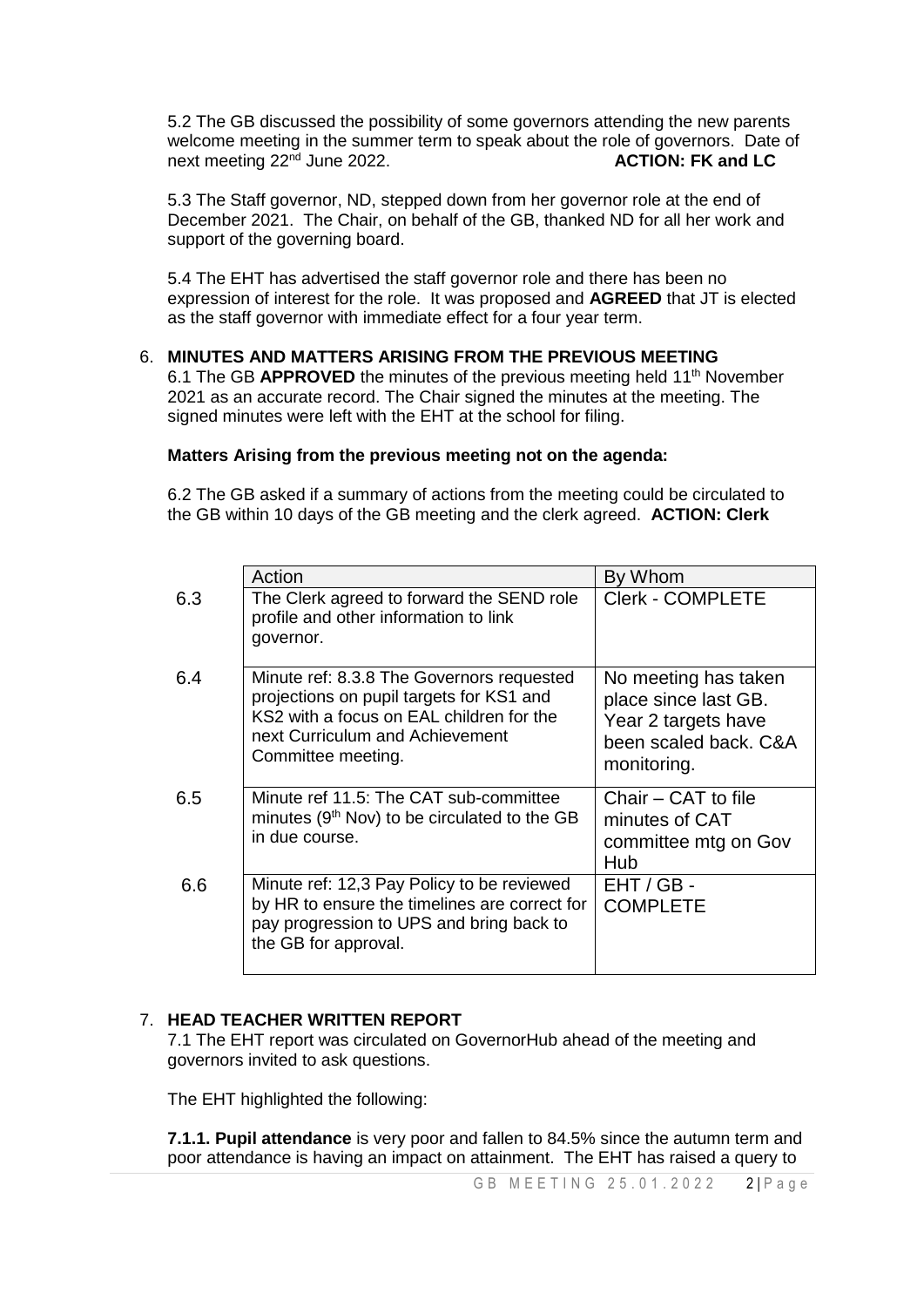determine whether the absence coding applied is correct on the computer system. In addition to COIVD related absences, there has also been an outbreak of chicken pox and some families were delayed overseas after the Christmas holiday due to COVID travel restrictions.

A discussion took place about ways to target and improve attendance which included extending invites to pupils with poor attendance to join the breakfast club free of charge until Easter.

The EWO is working with two families since the autumn term. The EWO visits every half term to follow up on persistent absentees. A discussion took place about increasing the frequency of the EWO visits and it was **AGREED** to do so to try to reduce the higher number of absences.

Schools trips are planned in the next couple of weeks. Workshops and school events are also taking place.

**7.1.2 Pupils admissions**: 35 admissions applications have been received for reception in Sept 2022. The Governors were pleased with the increase in the number of applications received compared to the previous year.

There were no questions.

### 8. **SCHOOL IMPROVEMENT PLAN (SIP)**

8.1 The SIP was circulated on Governor Hub and **APPROVED** by the GB. The SIP will be updated regularly and rag-rated to show progress and the latest version uploaded to Governor Hub.

During the meeting the GB reviewed the Leadership and Management targets.

- *Outcomes for disadvantaged pupils* Results discussed at the Curriculum and Achievement Committee meeting.
- *Hard to reach parents*: Copies of letters to parents have been translated into other languages to improve communications with EAL parents.
- *SPAG Meeting with guest speaker*:

The EHT targeted the year group with an individual letter and this supported improving the number in attendance

*Trips for disadvantaged pupils*:

This has not happened in autumn term largely due to isolation measures in plan and restrictions on travel.

*Adult mentors*:

Teacher volunteers required to be adult mentors. EHT to send out invite to teachers

*Staff code of conduct*:

The Executive Head Teacher has organised a modular online training programme on Harassment in the Workplace to support staff wellbeing. The course focuses on recognising negative behaviour and unacceptable behaviour.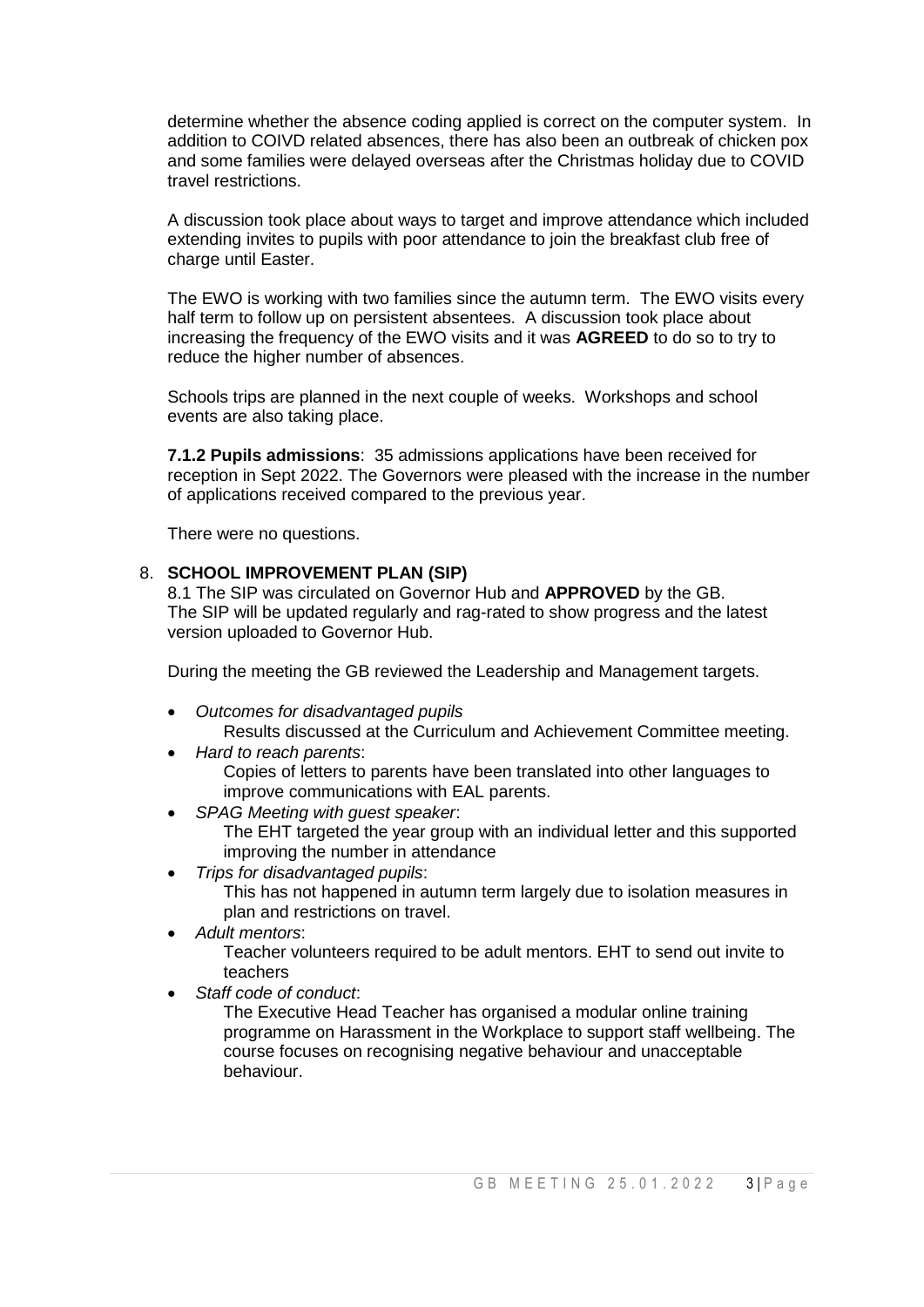# 9. **BUDGET UPDATE**

10.1 The SFVS was completed and reviewed in the Finance and Resources committee and circulated to GB ahead of the meeting. The GB **APPROVED** the SFVS. The completed document is to be signed and forwarded to the local authority.

10.2 Expenditure on supply staffing costs are overspent due to covering high levels of staff absence.

There were no questions.

### 10. **COMMITTEES**

The following reports received from each committee:

# **10.1 RE and Spiritual Life Committee**

The Chair (CF) reported: The Committee met on 22<sup>nd</sup> November 2021 and 17<sup>th</sup> January 2022 and the minutes of each meeting circulated on Governor Hub.

The headlines:

- The RE advisor from the Diocese of Westminster visited the school to look at the RE books and speak with the children. Feedback received noted the marking in books is more complete.
- The RE subject lead, Caroline O'Brien joined the Committee meeting on  $17<sup>th</sup>$  January 2022 to give a presentation on the RE Curriculum, RE SEF and action plan.
- The RE subject lead has introduced team teaching which has had a positive impact.
- School bibles purchased.
- RE questionnaire to be sent to parents again to try and receive a higher number of responses.
- Three governors attended the RE Inspection new framework training at the Diocese on 19<sup>th</sup> January 2022.
- Noted that some staff are unfamiliar with the RE Scheme of work and the subject matter.
- Governors will visit the school to do an RE book scrutiny on  $7<sup>th</sup>$  February 2022.
- RE content on the school website is also being reviewed.

# **10.2 Finance and Resources Committee**

10.2.1 The Chair (JD) reported. The Committee met on 17.01.2022 and the minutes were circulated on Governor Hub.

10.2.3 There has been no response from Barnet local authority in connection with the submission of a deficit budget. However, the school has been asked to provide a staffing breakdown.

10.2.4 There is high expenditure on the Supply Staff budget due to staff absences.

10.2.5 Gift Aid from voluntary donations was discussed and it was proposed that it may be worth translating the voluntary funds letter to parents to other languages to ensure every parent receives the communication.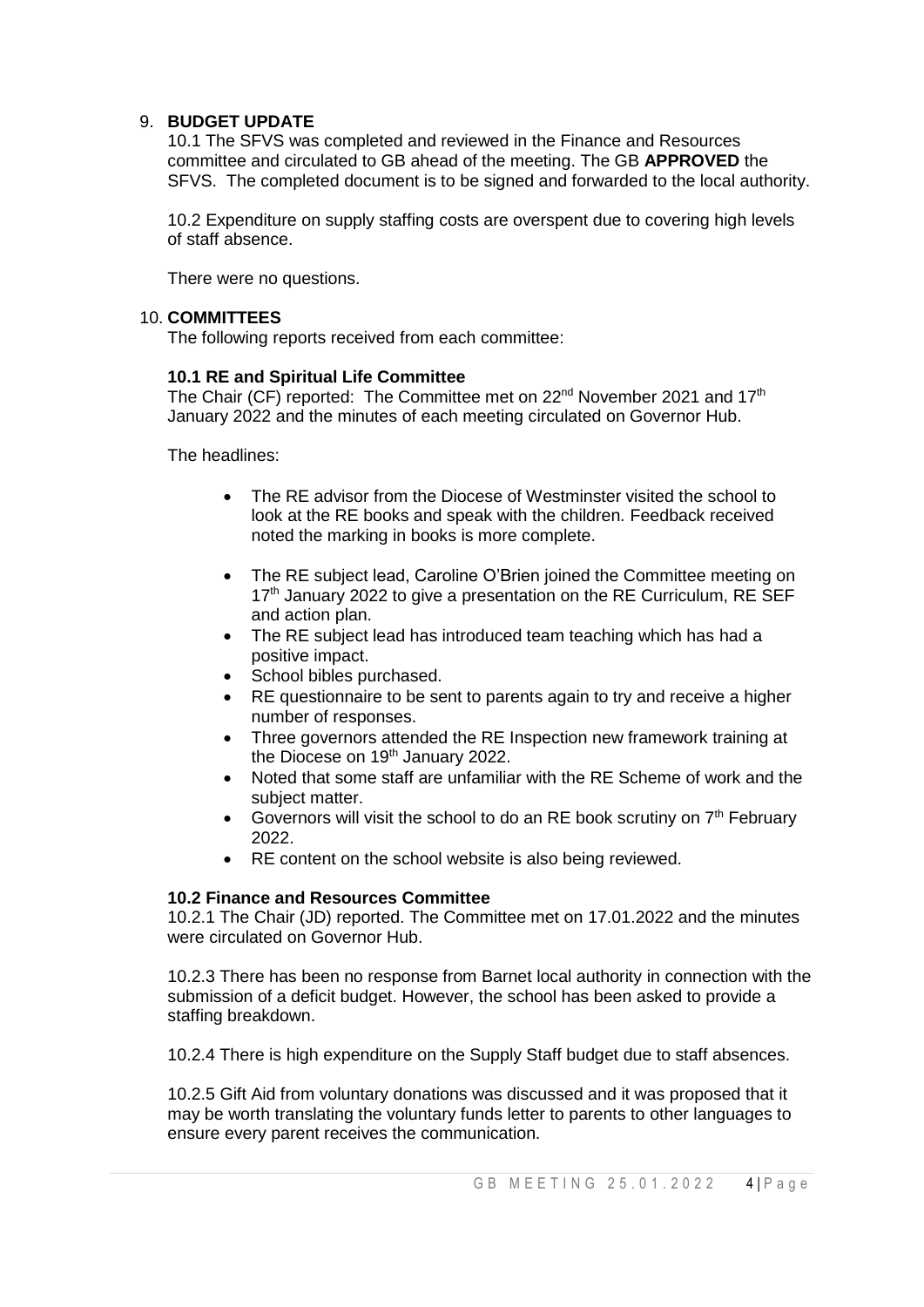10.2.6 It was proposed to send out a reminder to all parents on the school newsletter about voluntary donations to the VA Fund; put a notice on the school public noticeboard.

10.2.7 Hard copy of the mandate for signatories for the sundries account was presented at the GB meeting and signed by authorised signatories.

# **10.3** Wellbeing Committee

The Chair (LC) reported. The committee met on 13.01.2022 and the minutes were circulated on Governor Hub.

The headlines:

- The Committee Terms of Reference were amended and final version published on Governor Hub. The GB **APPROVED** the amended Terms of Reference.
- The Chair of the WB committee has agreed to work on an induction pack for new governors.
- A Parent questionnaire is to be compiled and sent out; discussion took place about how responses to the questionnaire are fed back to the parents. It was noted the questionnaire may need to be translated so it is accessible to all parents.
- The Committee has agreed for this term to keep the focus on internal links with parents, teachers and the community at our partner school OLOL, before reaching out to focus on developing links with the wider community
- A staff wellbeing survey is to be sent to all staff.
- Staff Wellbeing was discussed at the committee and the importance of governors' responsibility in relation to this aspect of school life.
- A school Staff Wellbeing policy is being drafted and will be circulated to the GB.

# **10.4** Curriculum and Achievement Committee

The Head of School reported. The next data drop is due at the end of spring term 1.

10.4.1 Headlines to date are:

# MATHS:

- Year 2 and Year 6 pupils are being tested regularly in preparation for SATs.
- Year 6 Maths is the main focus. The Head of School is running extra maths classes 3 times per week after school for 10 children. Teaching Assistant support is also being offered for half an hour after school.
- 10 pupils are receiving extra maths lessons 1 hour every Thursday before school.
- Observations will take place next week on Maths.
- Plans are in place for Maths team teaching.
- A review of the Maths scheme The White Rose is due.
- The school is using a new home learning system called "My Maths".

# READING, WRITING AND MATHS

 Year 6 children on the cusp are being targeted. The HoS is taking a group of 6 or 7 children who are working at the expected standard.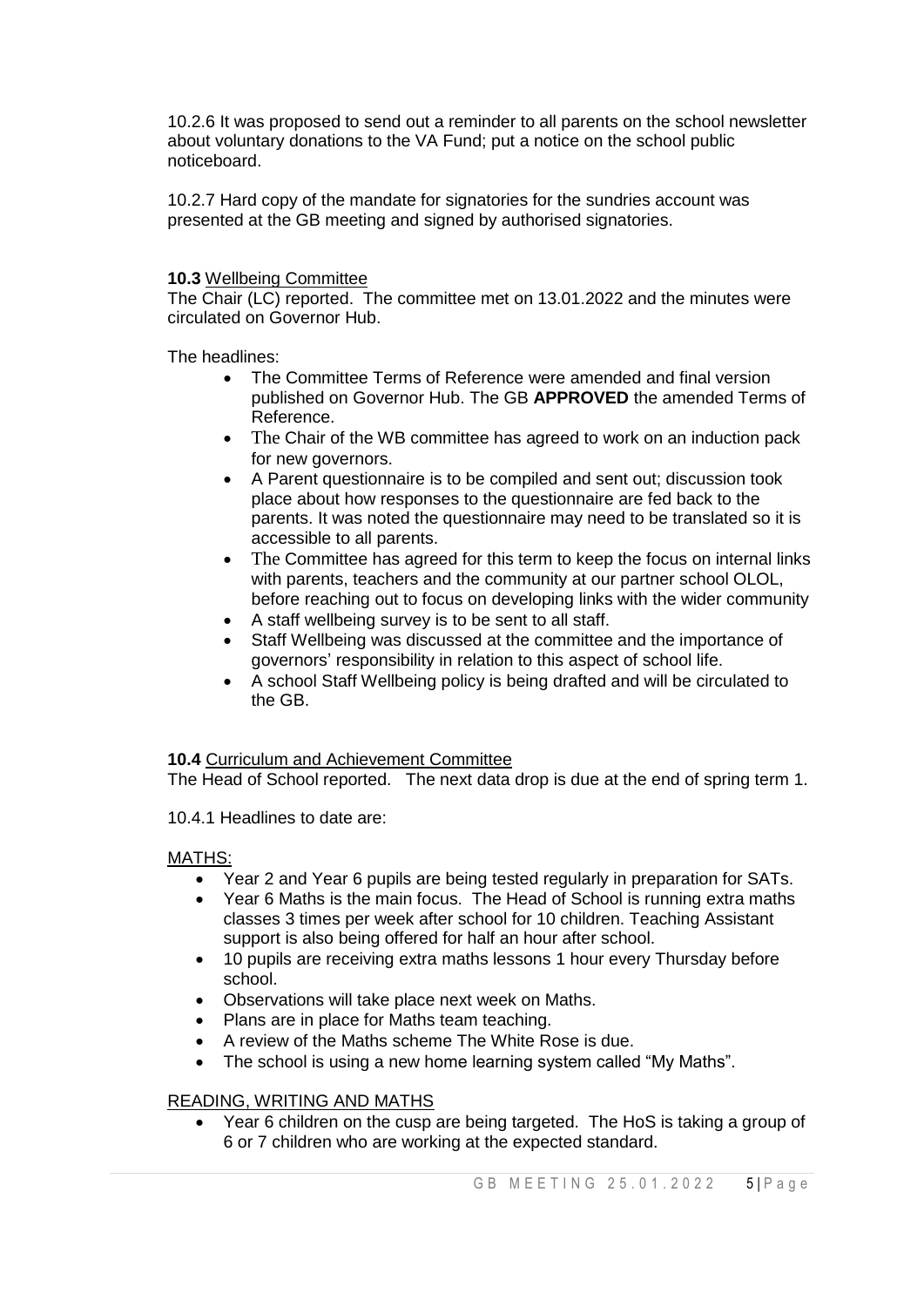- Year 5 children 52% combined scored expected. Next assessment Feb 2022.
- Year 2 are a concern Year 2 will resit phonics screening test in December 2021. 12 children did not pass. 9 children scored single digits and none of these were EAL children. Noted there are 19 boys in Year 2.

10.4.2 Year 2 were allocated an extra full time teacher in the autumn term funded by the tutoring grant. The extra teacher has made a difference with behaviour. The extra teacher will be leaving next week. A proposal was made to consider reducing the extra teacher time to half days as a way of weaning year 2 away from the extra teacher support.

10.4.3 The phonics letter ad sounds programme is changed and no longer accepted by the DfE. The school has to make a big investment in resources and teacher training for a new phonics systems.

10.4.4 A full discussion took place and it was recognised there is a need for ongoing support for Year 2. Next steps include reviewing the planning and bringing in team teaching to see if this can make a difference. Plans for further support are required and the Curriculum ad Achievement committee will review.

### **ACTION: The C&A Committee will review**

10.4.5 Music classes are now up and running from Year 1 to Year 4.

10.4.6 Year 3 children have had an opportunity to learn a musical instrument through the Barnet music scheme.

QUESTION: What targets are in place for the other year groups other than Years 2 and 6? R: All targets for other year groups are linked to staff appraisals.

# **10.5** Catholic Academy Trust (CAT) sub-committee

HH reported. The joint CAT Committee are meeting online on Monday  $7<sup>th</sup>$  February 2022. Peter Sweeney, Director of Education, Diocese of Westminster will be attending the meeting to support the sub-committee to explore possible pathways including federation to secure the future of both St Theresa's and Our Lady of Lourdes Primary School.

# 11. **POLICIES FOR APPROVAL**

11.1 The following policies were reviewed in their relevant committees, circulated to the GB ahead of the meeting and **AGREED** by the GB.

- **Uniform Policy**
- Behaviour Policy
- Financial Management Policy
- Whistle Blowing Policy

11.2 **Pay Policy**: A change has been made to the cut-off date for applying for upper pay spine; the date in the policy is now 31<sup>st</sup> October and any applications will be backdated to  $1<sup>st</sup>$  September. The amended policy is out for consultation with staff.

#### 12. **CHAIRS ITEMS**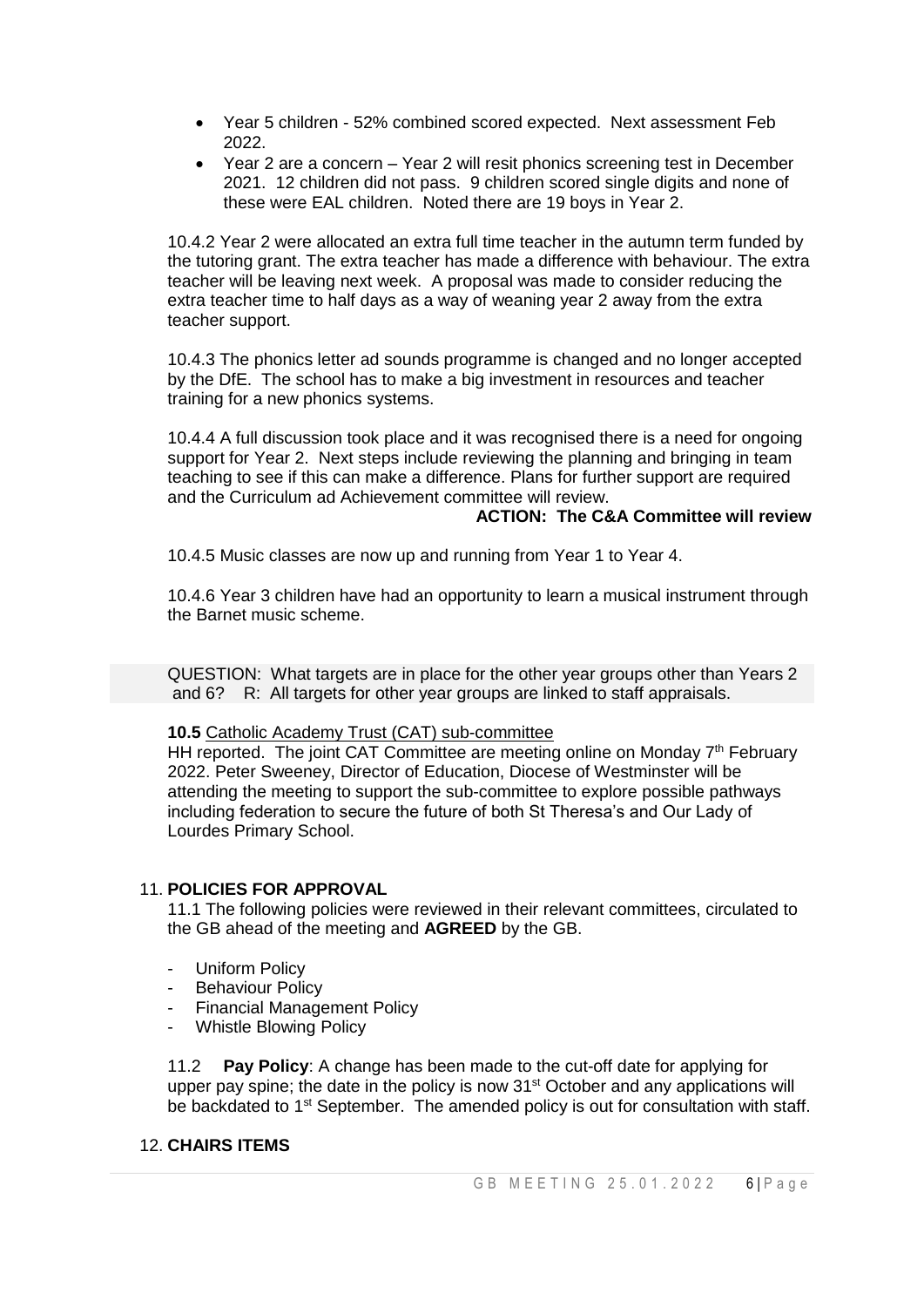12.1 The Chair reported that the local authority Governors' self-evaluation will be carried forward to the next GB Meeting.

# **ACTION: Clerk / agenda item**

12.2 The Chair reported on behalf of the teaching staff who have proposed the GB consider shortening the school day.

The school day is considered long compared to other local schools: school day 8.50am to 3.30pm with 1 hour lunch break. Issues closing early include:

- The impact on parents collecting their child(ren)<br>- Loss of quarter of an hour teaching time
- Loss of quarter of an hour teaching time
- Currently low achievement and lower attendance so not in the best interest of the children
- High rate of absences due to COVID
- Timetable issues
- Everyone has gone through a long period of change in response to the pandemic and this is probably not the best time to make more changes

12.3 After a full discussion the GB **AGREED** it was not the right time to make changes to the school day; however the GB did agree to revisit this proposal for shortening the school day again in September 2022.

### **ACTION: GB – Agenda item Autumn 1**

### 13. **PARTERNSHIP AGREEEMENT**

NoD and SM has spoken recently and there were no concerns over the partnership.

#### 14. **SAFEGUARDING**

- 14.1 The EHT reported
	- There is an ongoing bullying incident which is being investigated.
	- A safeguarding referral was made today 25.01.2022
- 14.2 The Safeguarding link governor reported:
	- Safeguarding link governor visit to the school on 10<sup>th</sup> January 2022.
	- SCR was checked and a few issues identified which were admin related.
	- Barnet will be conducting a health check on the SCR.
	- All personnel files checked and a few things are missing in older personnel files. A risk assessment has been carried out on these files to ensure that the gaps do not create any safeguarding issues, this has been placed on each file.
	- All governors have declared they have read KCSIE.
	- The School should have a trained Mental Health first aider.

QUESTION: How long is a DBS valid? 3 year is the industry standard. Individuals can sign up to the update service which is £12 per year.

14.3 The GB need to appoint a link governor for Relationships and Sex Education, ideally from the RE Committee.

# **ACTION: GB**

14.4 A school building audit will be taking place on 26.01.2022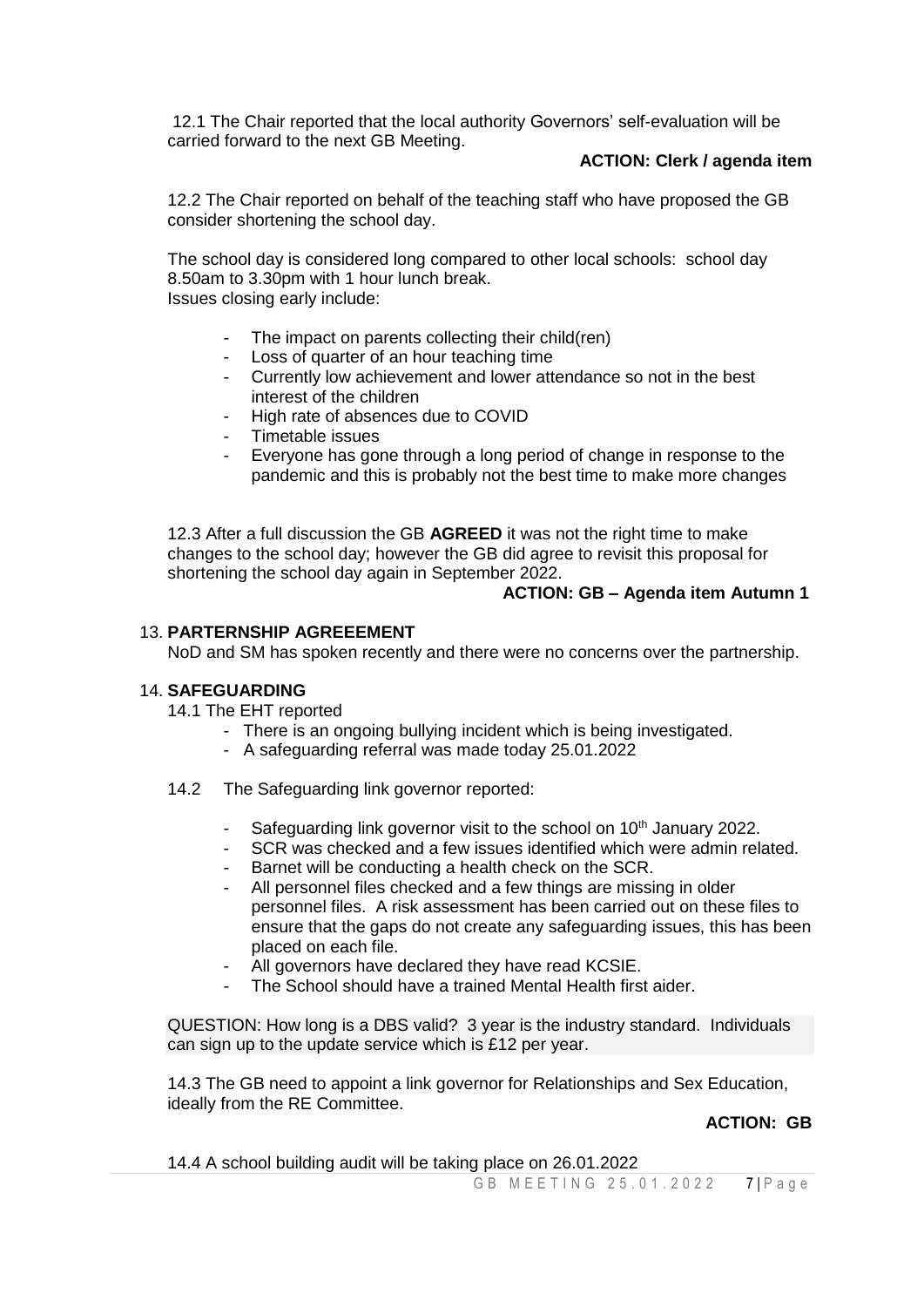14.5 Next safeguarding link governor visit planned for  $8<sup>th</sup>$  February 2022 to review the pupil incident log.

# 15. **GOVERNORS TRAINING AND VISITS**

| I DATE           | <b>TRAINING COUSE</b> | <b>ATTENDEE</b> |
|------------------|-----------------------|-----------------|
| Autumn Term 2022 | Ofsted framework      | FK              |

The Chair informed the GB of the Ofsted Interview preparation training run by BELS taking place in February 2022.

15.1 The SEND Link governor visited the school to meet with EHT and SENDCo.<br>A written report will follow. A written report will follow.

# 16. **CORRESPONDENCE**

The CoG consulted with JG and LC in December 2021 and it was agreed on behalf of the GB to give a gift of a voucher to all staff at Christmas. It seemed to have been welcomed by staff with some nice thank you emails to governors via CoG

# 17. **FUTURE GB MEETINGS 2021-2022**

| <b>SPRING TERM</b> | Monday 14th March 2022 @ 7pm                               |
|--------------------|------------------------------------------------------------|
| <b>SUMMER TERM</b> | Tuesday 17th May 2022 @ 7pm<br>Thursday 14 July 2022 @ 7pm |

# 18. **ANY OTHER BUSINESS**

No items to report.

*Part 1 meeting ended at 9.12pm.* 

Signed: **Signed:**  $\Box$ 

 *Chair of Governors*